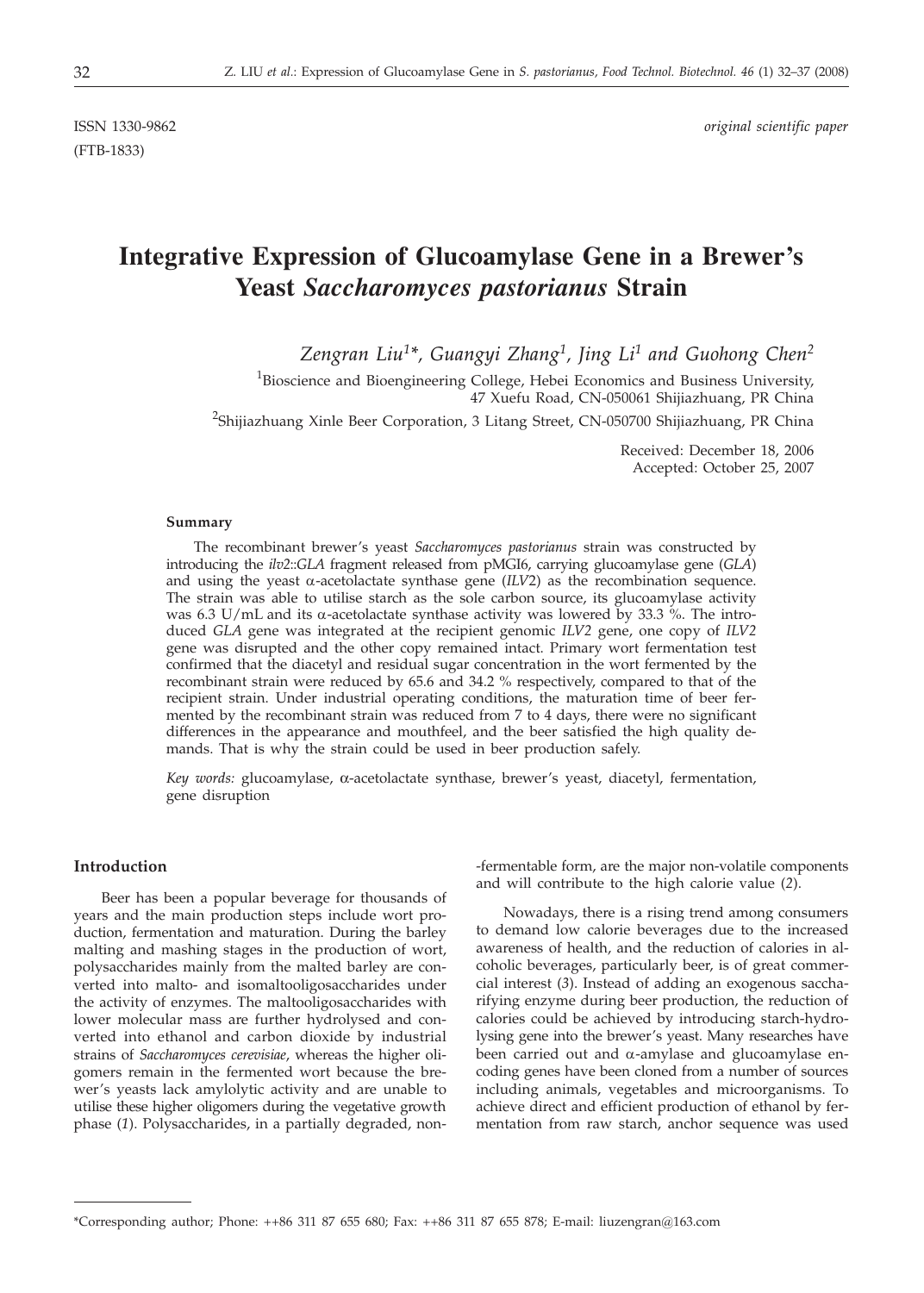to guide the *Rhizopus oryzae* glucoamylase and *Streptococcus bovis* a-amylase anchor to the surface of the yeast cells  $(4)$ . But most researches on  $\alpha$ -amylase and glucoamylase expression in yeast have been conducted with laboratory strains. Laboratory strains differ markedly from industrial strains in many respects. There are only a few reports on the application of the engineered amylolytic strains. Gundllapalli Moses *et al.* (*5*) showed that the genetic background of the engineered strains of *S. cerevisiae* plays a significant role in amylase production. The influence of the medium composition on biomass formation, ethanol production, amylase secretion, and plasmid stability of the engineered amylolytic strains under laboratory shake-flask experiment condition has been studied by Birol *et al.* (*6*) and Kang *et al.* (*7*). They constructed an amylolytic industrial baker's yeast by multicopy integration. More effort was put in studying amylase, but the function of glucoamylase is more important during the wort fermentation.

Diacetyl, which is formed from  $\alpha$ -acetolactate, an intermediate in the biosynthetic pathways of valine (Val) and isoleucine (Ile) and produced by  $\alpha$ -acetolactate synthase gene (*ILV2*), is a common off-flavour compound in beer and removed by maturation process, which increases the product cost. Acceleration of maturation, therefore, is economically important in the brewing industry and can be achieved by controlling the formation of diacetyl.

In this research, an integrating plasmid that carries glucoamylase gene (*GLA*), together with yeast 3-phosphoglycerate kinase 1 promoter  $(PGK1<sub>p</sub>)$  and  $\alpha$ -factor signal sequence ( $MF\alpha1s$ ), and the yeast  $\alpha$ -acetolactate synthase gene (*ILV2*) as the homologous recombination site was constructed. An amylolytic brewer's yeast strain, free of bacterial vector sequence and drug-resistance markers, was developed by one-step gene replacement technique. The enzyme activities were determined and fermentation performances of the new strain were examined under the industrial brewing conditions.

#### **Materials and Methods**

#### *Microorganisms and plasmids*

A brewer's yeast *Saccharomyces pastorianus* Sc-33 was kindly provided by Shijiazhuang Xinle Brewery, PR China and used as the recipient for plasmid transformation. *Escherichia coli* DH5a was used for DNA manipulations. Plasmids YEp352 (*8*), YIp5 (*9*) and pBluescript II SK<sup>−</sup> (*10*) were used to construct recombinant plasmids. Plasmids pMáP and pLV2 (*11*), and pDBLeu (Life Technologies, USA) were used to provide phosphoglycerate kinase 1 promoter  $(PGK1<sub>p</sub>)$ ,  $\alpha$ -acetolactate synthase gene and alcohol dehydrogenase 1 terminator (ADH1<sub>T</sub>), respectively.

#### *Culture media and conditions*

*E. coli* DH5 $\alpha$  was grown in LB medium (5 g/L of yeast extract, 10 g/L of peptone, 10 g/L of NaCl, pH=7.0) supplemented with 50  $\mu$ g/mL of ampicillin as required, at 37 °C. Yeast cells were grown at 30 °C on YPG medium (10 g/L of yeast extract, 15 g/L of peptone, 20 g/L of glucose). When selection for the presence of plasmid molecule was required, synthetic complete (SC) medium (containing 6.7  $g/L$  of yeast nitrogen base (Difco), 5  $g/L$ of soluble starch and  $8 g/L$  of agar) was employed. Bre-

wer's wort with an original gravity of 10 degrees Plato (°P) was kindly provided by Shijiazhuang Xinle Brewery, PR China. The sugar composition of the wort was as follows: maltose 46.7 g/L, maltotriose 14.6 g/L, glucose 8.3 g/L, non-fermentable sugars (mainly oligosaccharides) 25.3 g/L.

# *DNA manipulation and yeast transformation*

DNA manipulation in *E. coli* DH5a was performed using standard methods (*12*). Isolation of yeast genomic DNA and transformation of the yeast strain was carried out using the methods described by Burke *et al.* (*13*). The lithium acetate transformation method was used as follows: a single yeast colony is inoculated on YPG slant and incubated at 30  $\degree$ C for 48 h. A loopful of cells taken from the slant is inoculated to 2 mL of liquid YPG and cultured at 30  $\degree$ C with shaking (200 rpm) for about 16 h. The cells are harvested at the end of logarithmic growth by centrifuging for 30 s at 5000 rpm, washed separately with water and 0.1 mM lithium acetate (LiAc). Then, the cells are resuspended with 500 mL of 0.1 M LiAc/0.01 M Tris-HCl (pH=7.5) solution, 5 µL of carrier DNA, 10 µL of vector and 700 µL of PEG 4000 are added and the Eppendorf tube is flipped until the cell pellet has been completely mixed, then cultured for 1 h at 30 °C. After that, the culture is heated in a water bath at  $42 \text{ °C}$  for 5 min and then cooled down to the room temperature. Finally, 200 µL of transformation solution are mixed with the SC medium on plates which are incubated at 30 °C for about 3–4 days to recover the transformants.

## *Cloning of glucoamylase gene*

Using the genomic DNA of *Saccharomycopsis fibuligera* (provided by Microbiology Research Institute of Hebei Normal University, PR China) as template, the PCR amplification of glucoamylase-encoding sequence (GenBank accession number X58117) was carried out with primers: P1, 5'-TACGGATCCCTATGAGATTCGGTGTT-3' and P2, 5'-GTGGTACCTTAAGCCAAAGCCTTGAC-3'. The *Bam* HI and *Kpn*I sites were introduced to facilitate the cloning of the glucoamylase gene. The PCR product (named *GLA*) was then purified and directly inserted into the *Bam*HI and *Kpn*I sites of YEp352, a yeast/*E. coli* shuttle vector, generating plasmid pLG6.

#### *Construction of plasmids*

The 1.56-kb *Bam*HI-*Kpn*I *GLA* coding region and a 0.56-kb *Kpn*I-*Sal*I fragment containing yeast alcohol dehydrogenase 1 terminator  $(ADH1<sub>T</sub>)$  were inserted into the *Bam*HI + *Sal*I site of pBluescript II KS<sup>−</sup>, resulting in vector pMGT. The 1.9-kb *Hin*dIII-*Pst*I fragment isolated from pMaP and the 2.11-kb *Pst*I-*Sal*I fragment released by digesting pMGT were ligated into *Hin*dIII + *Sal*I site of YIp5. The resulting plasmid was named YLG6. YLG6 encompasses  $PGK1_{p}$ -*MF* $\alpha$ 1s-*GLA*-*ADH* $1_{T}$  fragment and the *GLA* gene was expressed under the control of yeast  $PGK1<sub>p</sub>$  and *MF* $\alpha$ 1 signal sequence.

The 1.1-kb *ILV2/Bam*HI-*Aat*II and 0.5-kb *ILV2*/*Xba*I- -*Sal*I from plasmid pLV2, together with 4.05-kb *Aat*II-*Xba*I fragment containing *GLA* expression cassette released from plasmid YLG6, were inserted into the vector pBluescript II KS<sup>−</sup> at *Bam*HI + *Sal*I site, generating the recombinant plasmid named pMGI6.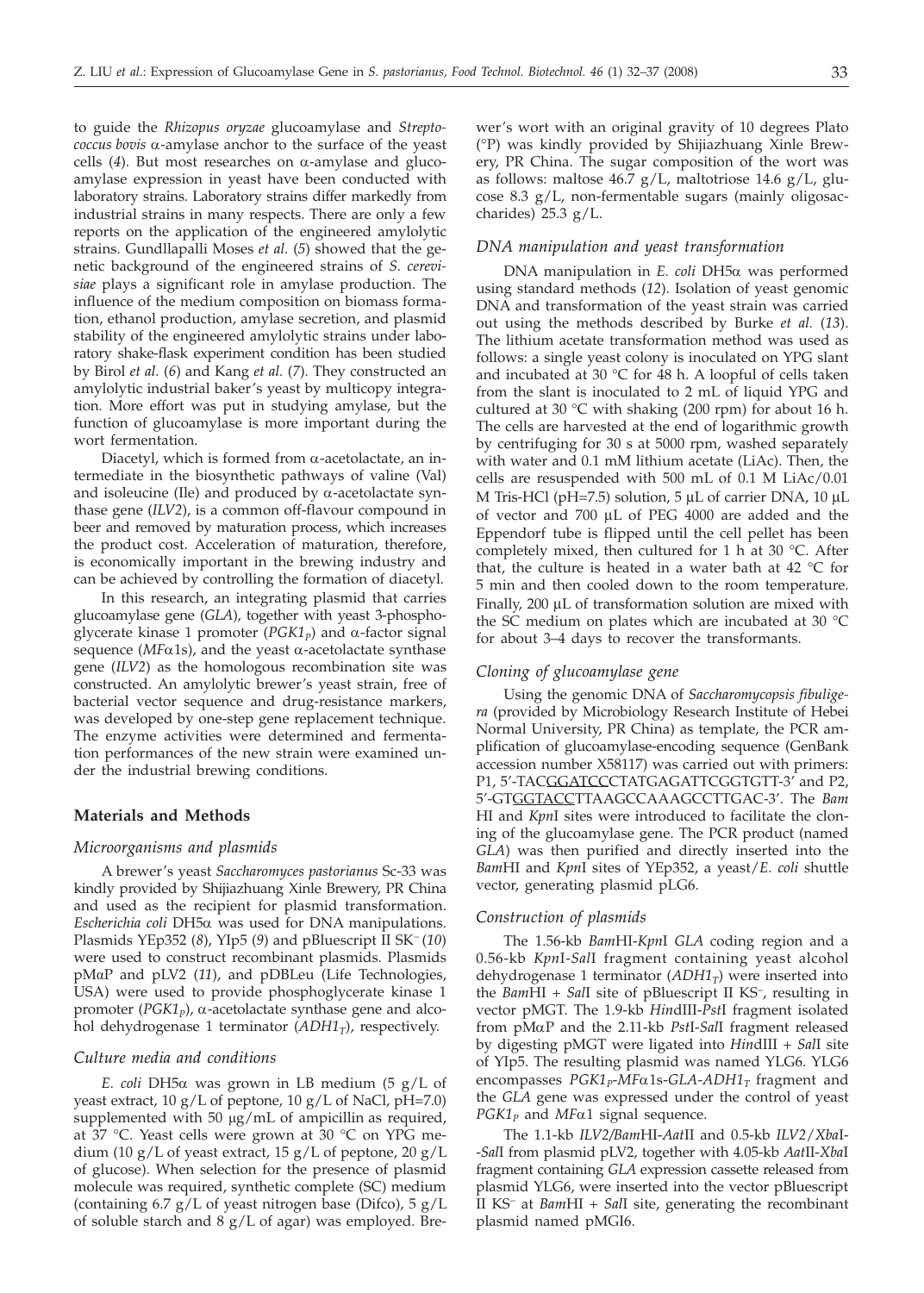#### *Enzyme assays*

a-Acetolactate synthase activity was measured according to Park *et al.* (14) with modifications: 100 mM  $K_3PO_4$ (pH=8.0), 5 mM  $MgCl<sub>2</sub>$ , 1 mM TPP, 100 mM pyruvate, 0.2 mM FAD and 50 % cell extract (by volume) were cultured at 30 °C for 20 min. The reaction was terminated by adding 3.5  $\mu$ L of 3 M H<sub>2</sub>SO<sub>4</sub> per 200  $\mu$ L of reaction mixture. The acidified reaction mixtures were heated for 15 min at 60  $\degree$ C and the  $\alpha$ -acetolactate formed in the reaction was readily decarboxylated to acetoin or diacetyl. Both components were determined by gas chromatographic analysis, using a flame ionisation detector and a fused capillary column coated with DB-Wax  $(30 \text{ m} \times 0.53)$ mm) and film thickness of 1.0  $\mu$ m (Auto System XL, PE Company, USA). The carrier gas was nitrogen and flow rate was 10 mL/min. One unit of  $\alpha$ -acetolactate synthase activity was defined as the amount of enzyme required to release 1  $\mu$ mol of  $\alpha$ -acetolactate per mg of protein per min under the assay conditions described above. Protein concentration was measured using a Bio-Rad protein assay kit with bovine serum albumin as the standard.

The glucoamylase activity was measured using the 3,5-dinitrosalicylic acid (DNS) method (*15*): a volume of 50 µL of centrifuged culture supernatant containing the secreted enzyme was incubated with  $200 \mu L$  of 0.4 M sodium acetate buffer (pH=5.6) containing 2 % soluble starch for 30 min at 50 °C. The mixture was boiled for 10 min to stop the reaction. One unit of glucoamylase activity was defined as the amount of enzyme required to release 1 µmol of glucose per mL per min under the same culture conditions.

## *Genetic stability of amylolytic phenotype*

The genetic stability of the yeast strain was determined by the method of Cha *et al*. (*16*). One colony of the yeast strain was cultured nonselectively in YPG medium in over 100 generations of cell multiplication (through successive inoculations). One hundred colonies on YPG medium were replicated onto SC medium. The number of tested colonies which showed amylolytic phenotype was calculated.

## *Purification of glucoamylase*

The glucoamylase of the fermented supernatant was purified as described by Faridmoayer and Scaman (*17*) with some modifications. The fermented broth was centrifuged (12 000 rpm,  $4 \text{ }^{\circ}C$ , 10 min) to remove yeast cells. Proteins in the supernatant were precipitated using 60 % ammonium sulphate saturation and isolated by centrifugation at 12 000 rpm and  $4 \degree C$  for 30 min. The pellet was dissolved in 90-mL buffer 1 (20 mM sodium phosphate, pH=6.8) and dialysed against 4 L of the same buffer for approximately 24 h, with dialysing buffer changing every 12 h. The dialysed sample was applied to a DEAE-cellulose column (2.5×20 cm) equilibrated with buffer 1 at the flow rate of 1.5 mL/min. The unbound proteins were removed from the column by washing with five column volumes of buffer 1. Proteins were eluted using a stepwise gradient with 0.1 M and 0.2 M NaCl in buffer 1 at the flow rate of 1 mL/min. Fractions of 3 mL were collected with 0.2 M NaCl elution. Active fractions were pooled and applied onto the column (2.5×20 cm)

of Sephadex G75. The active fractions were pooled and used for further SDS-PAGE analysis.

## *SDS-PAGE analysis*

A sodium dodecyl sulphate-polyacrylamide gel electrophoresis (SDS-PAGE) was carried out using 12 % polyacrylamide gels according to a standard protocol (*12*). The gels were stained with Coomassie Brilliant Blue R-250 (Bio-Rad) and the samples and protein marker were boiled for 7 min before loading.

## *Fermentation test*

A single colony was transferred into 25-mL YPG broth in a loosely capped 100-mL flask and incubated for 18 h at 30 °C with shaking (160 rpm). This was used as seed culture for further experiments. The enlarged culture was carried out by inoculating 10 µL of the seed culture to 100 mL of wort with shaking at 25 °C. After 48 h, 900 mL of fresh wort were added and recultivated for additional 48 h at 20 °C. Then, the culture cells were harvested and inoculated in the fermentor at a density of approximately  $1 \cdot 10^7$  cells/mL. The primary fermentation experiments were performed in a 5-litre bench-top fermentor with 3-litre working volume at 12 °C. Dissolved oxygen was controlled at 30 % of saturation with air using an adaptive control algorithm. The primary fermentation was completed after 7 days. At one-day intervals, samples were taken aseptically and analysed.

#### *Industrial fermentation test*

Industrial fermentation was carried out at a scale of 1000 kg according to the technique of Shijiazhuang Xinle Brewery, PR China, in which primary wort fermentation was performed for 5 days at 9  $°C$ , followed by maturation at 13 °C for 7 days, and then the diacetyl content of the fermented broth was determined at different time intervals during the maturation time.

#### *Analytical methods*

Characterisation of the finished beer was performed by Alcolyzer Plus Beer (Anton Paar, Austria) and the concentrations of diacetyl were determined by gas chromatography as described above. To determine the content of diacetyl, beer samples were incubated for 30 min at 60 °C in a temperature incubator.

#### **Results and Discussion**

# *Introduction of GLA gene into brewing yeast*

In order to disrupt the *ILV2* gene on the recipient genome, the recombinant plasmid pMGI6 (Fig. 1) was constructed and the construct validity of the recombinant expression vector pMGI6 was verified by cutting with restriction enzymes. The 5.65 kb fragment carrying the  $ilv2::GLA$  (5'- $ilv2$ -PGK1<sub>p</sub>-MF $\alpha$ 1s-GLA-ADH1<sub>T</sub>- $ilv2$ -3') gene was released upon cleaving pMGI6 by *Apa*I + *Not*I and used as a linear disruption cassette.

The 5.65-kb fragment was transformed into the brewer's yeast strain Sc-33 by lithium acetate method, and the transformants were screened on SC medium (containing starch as the sole carbon source), using the *GLA*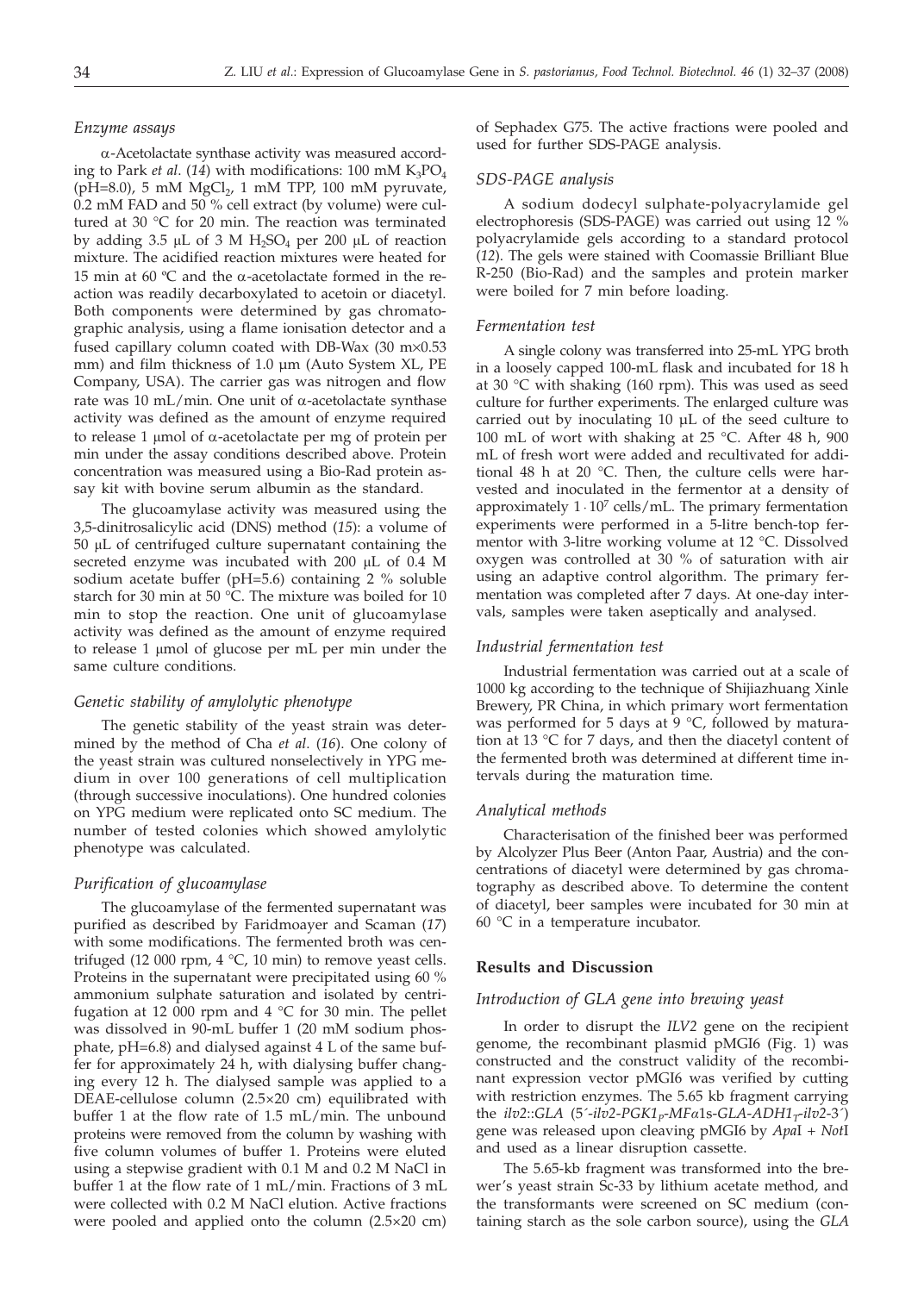

**Fig. 1.** The physical map of the recombinant plasmid pMGI6

gene as a selective marker and further screened for those with low functional  $ILV2$  gene by measuring  $\alpha$ -acetolactate synthase activity of yeast cells extract. As a result of this screening assay, two transformants were picked out.

# *Enzyme assays*

The glucoamylase activity and  $\alpha$ -acetolactate synthase activity of the screened transforments were determined (Table 1). Transformant 1 was selected for further examination and named ScG33. The  $\alpha$ -acetolactate synthase activity of ScG33 was 66.7 % of that of Sc-33, and the glucoamylase activity of ScG33 was 6.3 U/mL. The results indicate that the *GLA* gene was expressed under the control of phosphoglycerate kinase 1 promoter, producing a functional protein. Compared to that of the recipient, ScG33 had reduced  $\alpha$ -acetolactate synthase activity, therefore less intracellular acetolactate formed and decreased acetolactate level secreted into the culture medium.

# *The identification of the GLA gene integration and amylolytic phenotype stability*

To determine whether a foreign gene had integrated into the genomic *ILV2* gene by double-cross homologous recombination, PCR of the genomic DNA was carried out using the primers which were used for PCR of  $\alpha$ -acetolactate synthase gene (*11*). The agarose gel electrophoresis of PCR products showed that the transformant had two bands at about 2.9 and 5.6 kb and the recipient had a 2.9-kb band (Fig. 2). This indicated that the *GLA* gene had integrated at the recipient genomic *ILV2* gene and one copy of the *ILV2* gene was disrupted and the other copy remained intact. Considering the decreased  $\alpha$ -acetolactate synthase activity, the disrupted *ILV2* gene should have no  $\alpha$ -acetolactate synthase expression function and



**Fig. 2.** PCR analysis of the genomic DNA by agarose gel electrophoresis. Lane 1: λDNA/*Hin*dIII marker, lane 2: transformant genomic DNA, lane 3: recipient genomic DNA

the gene disruption should lower the expression level of the α-acetolactate synthase enzyme.

The genetic stability of amylolytic phenotype of ScG33 was determined by the method described above and the genetic stability of ScG33 was 100 %.

# *Properties of glucoamylase expressed by ScG33*

Glucoamylase expressed by ScG33 was purified by the methods mentioned above. The molecular mass of the purified enzyme was determined by SDS-PAGE and it had a band at about 62 kDa (Fig. 3). The physicochemical properties of the purified glucoamylase from the transformant ScG33 were in agreement with that of the glucoamylase encoded by *GLA*1 in *S. cerevisiae* (*18*). The enzyme gave a specific activity of 43 U/mg of protein, the optimal temperature for enzyme activity was 50 ºC and the optimum pH was 5–6. It could be concluded that ScG33 expressed the glucoamylase by introducing foreign *GLA* gene and the molecular mass of the glucoamylase protein was about 62 kDa. The transformant ScG33 had similar starch-hydrolyzing ability to transformants previously constructed by other researchers.



**Fig. 3**. SDS-PAGE analysis of purified extracellular glucoamylase protein from ScG33, lane 1: molecular mass markers, lane 2: sample from ScG33

Table 1. The activity of glucoamylase and  $\alpha$ -acetolactate synthase

| Enzyme                          | Activity | Transformant 1 | Transformant 2 | $Sc-33$ |
|---------------------------------|----------|----------------|----------------|---------|
| $\alpha$ -Acetolactate synthase | U/g      | 19.40          | 19.50          | 29.10   |
| Glucoamylase                    | 'J/mL    | 6.30           | 6.21           |         |

The values are the means of results from triplicate experiments with standard deviation lower than 5 %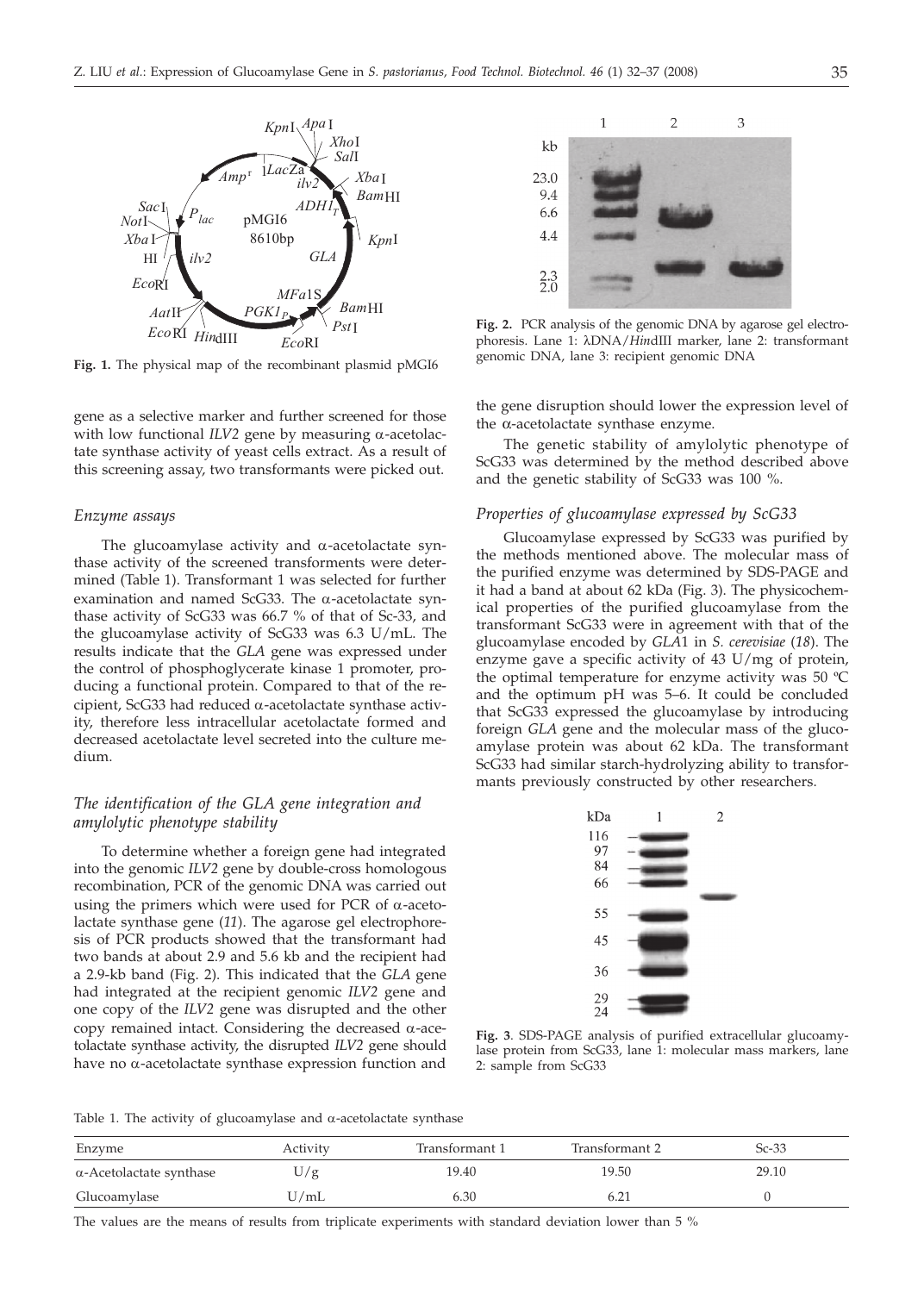#### *Primary wort fermentation*

To investigate whether the disruption of the genomic *ILV2* gene could lower the diacetyl content and whether the *GLA* gene expression could reduce the residual sugar of the fermentation broth, primary wort fermentation was performed over 7 days at 12 °C. The fermentation broths were collected at different time intervals and diacetyl and sugar contents were determined (Fig. 4). At the end of the primary fermentation, more than 15.2 % sugar was metabolized by ScG33, the total residual sugar and diacetyl concentration in the fermentation wort of ScG33 were reduced by 34.2 and 65.6 % respectively, compared to that of Sc-33.



**Fig. 4.** Time courses of sugar utilisation and total diacetyl content of primary wort fermentation in a 5-litre bench-top fermentor under fermentation conditions (inoculation rate  $10^7$  cells/mL, working volume 3 L, agitation speed 160 rpm, temperature 12 °C, dissolved oxygen 30 %), residual sugar of ScG33,  $\blacktriangle$  residual sugar of Sc-33, ● total diacetyl of ScG33, ◆ total diacetyl of Sc-33. The values are the means of results from triplicate experiments with standard deviation lower than 5 %

This indicated that the formation of diacetyl was influenced by the disruption of *ILV2* gene and one copy disruption of *ILV2* gene was able to reduce the formation of diacetyl significantly, so the maturation time necessary to remove diacetyl from the fermented wort should be shortened. Sugar fermentation capacity of ScG33 strain was also improved by introducing the *GLA* gene and the strain gained the ability to hydrolyze oligosaccharides. Therefore, the residual sugar of the fermented broth was reduced.

## *Industrial wort fermentation*

Industrial fermentation was carried out, and the diacetyl content of the fermented broth was determined at different time intervals during the maturation time. The diacetyl content in the ScG33 fermented wort was reduced to 0.1 mg/L after 4 days of maturation and the maturation time was shortened, while that of the recipient was 7 days. The characteristic parameters of the final beer such as ethanol, calories, original extract and dissolved  $CO<sub>2</sub>$  in bottles were determined (Table 2). The calorie value in beer fermented by the ScG33 was decreased compared to that of the Sc-33. With regard to the appearance parameters like clarity, colour and foam stability, the two kinds of beer were compared quite closely and there were no significant differences in mouthfeel. The beer quality fermented by the engineered strain ScG33 under the industrial conditions met the company standard. Therefore, it could be concluded that the beer produced using ScG33 had comparable quality to that using Sc-33, the expression of glucoamylase and the break of one copy of *ILV2* gene should cause no perceivable change to the beer and have little influence on the metabolism profile and routes concerning the aroma and flavour components such as esters and aldehydes.

Table 2. Results of the analysis of finished beer samples

| Parameter                                          | <b>Strains</b> |         |
|----------------------------------------------------|----------------|---------|
|                                                    | ScG33          | $Sc-33$ |
| Energy/(kJ/L)                                      | 1598           | 1947    |
| Foam stability/s                                   | 264            | 263     |
| $\gamma$ (total soluble nitrogen)/(mg/L)           | 716            | 716     |
| $w$ (original extract)/%                           | 10.0           | 10.0    |
| Colour/EBC units*                                  | 3.6            | 3.7     |
| $\varphi$ (ethanol)/%                              | 4.4            | 4.3     |
| $\varphi$ (total acidity)/%                        | 1.60           | 1.56    |
| Clarity/EBC units*                                 | 0.93           | 0.94    |
| $\varphi$ (dissolved CO <sub>2</sub> in bottles)/% | 0.48           | 0.47    |
| $\gamma$ (diacetyl)/(mg/L)                         | 0.098          | 0.100   |

\*The parameters were measured in European Brewery Convention (EBC) units according to the EBC standard, based on spectrophotometry. The values of all the parameters are the means of results from triplicate experiments with standard deviation lower than 5 %

# **Conclusion**

Considering the fermentation efficiency and production cost, this engineered strain should be suitable for industrial production of beer and might have a potential for use in low-calorie beer production. The transformant which is free of bacterial vector sequence and drug-resistance markers may improve the acceptance of the quality by the public. This study could contribute to constructing the recombinant industrial yeast strains used in alcoholic beverage production in order to avoid problems caused by transferring the bacterial antibiotic resistance marker to the pathogenic bacteria or fungi.

#### *Acknowledgements*

This research was supported by Hebei Science and Technology Research and Development Projects (project No. 18505215503), and we are grateful to Prof. Guiqin Li and Prof. Lianwen Chen for their help and co-operation in carrying out the experiment.